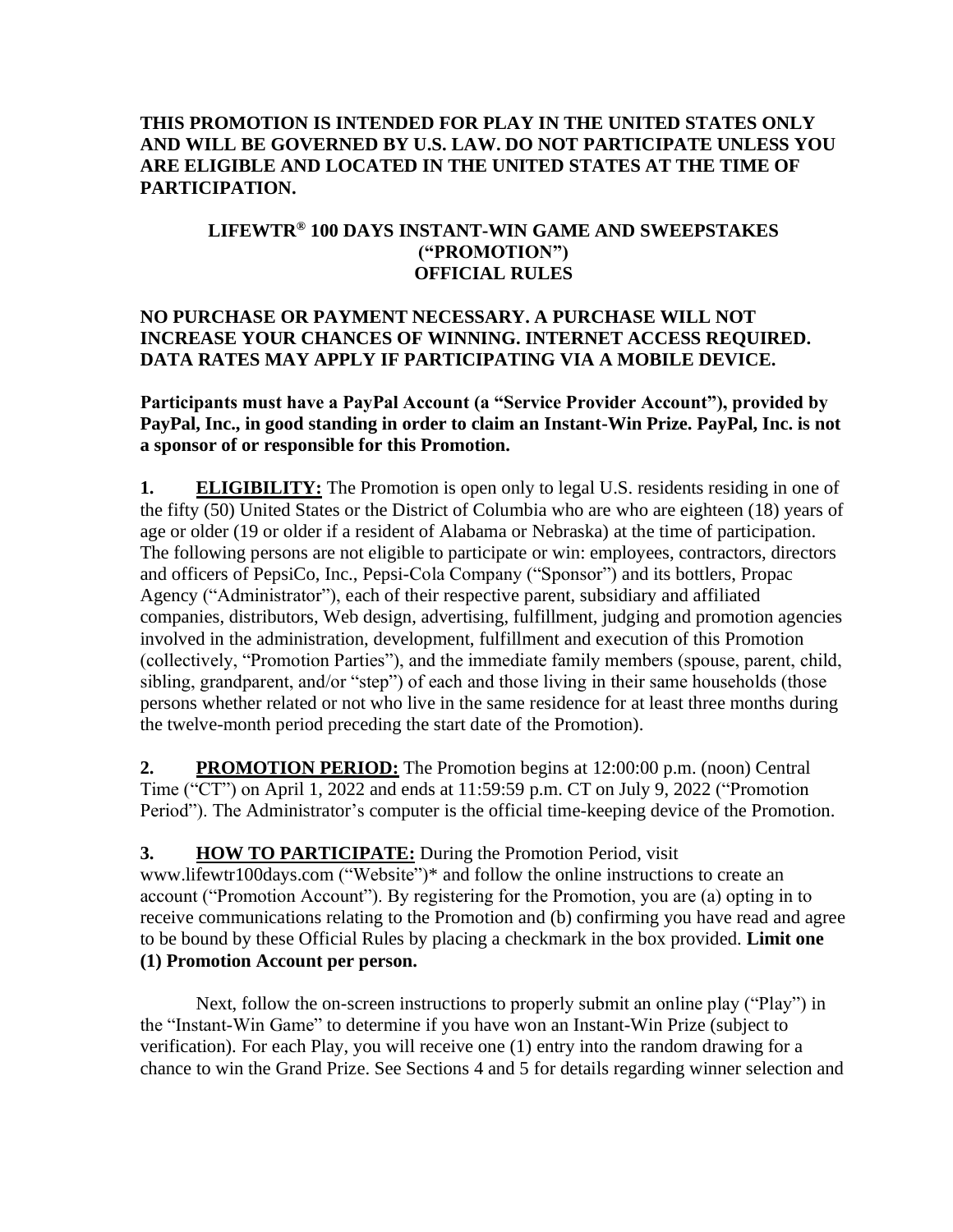Section 6 for prize details. All Plays must be properly received and recorded within the Promotion Period in order to be eligible to win a prize.

\*Participants may also access the Website by scanning a code found on displays advertising the Sweepstakes. A participant cannot participate solely by scanning the code. participants must have a smart phone or other web-enabled device with a camera feature or code reader application and may incur data charges from their wireless service provider for each use of the code, depending on their service plan. Participants are solely responsible for any such wireless charges associated with such use, including the downloading (if applicable) and use of the code reader. If you do not have a code scanner on your phone, search for one in your mobile device's application store to find available code readers for your phone or device. Code readers may not be available on all devices. Check with your wireless service provider for details on these and any other applicable charges.

**Limit one (1) Play per person/email address/Promotion Account per day.** A "day" is defined as each twenty-four (24) hour time period beginning at 12:00:00 a.m. CT and ending at 11:59:59 p.m. CT of the same day with the exception of the first day of the Promotion Period which is defined as beginning at 12:00:00 p.m. CT and ending at 11:59:59 p.m. CT of the same day.

If submitting a Play via a mobile phone or other web-enabled device and using your wireless carrier's network, standard data charges from your wireless carrier may apply. Check with your wireless service provider for details on these and any other applicable changes. You are solely responsible for any such wireless charges. Not all wireless carriers participate. Mobile entry is not required to submit a Play or win a prize in this Promotion.

All participants must have a valid email address. Multiple participants may not share the same email address. Multiple participants may not share the same Service Provider Account. The name of the person submitting a Play into the Promotion must be the name of the authorized account holder of the email address associated with the Promotion Account used to submit a Play, otherwise, Play may be deemed void. In the event of a dispute over the identity of a participant, the Play will be declared made by the authorized account holder of the email address associated with the Promotion Account used to participate. A potential winner may be required to provide identification sufficient to show that he/she is the authorized account holder of such account.

Proof of delivery or receipt of a Play will not be deemed by the Sponsor as proof of submitting a Play into this Promotion. Each Play must be manually key stroked and/or manually entered by the individual participant; automated and/or repetitive electronic submission of Plays (including but not limited to Plays made using any script, macro, bot or sweepstakes service) will be disqualified and transmissions from such scripts, macros, bots, sweepstakes services or related email addresses or IP addresses may be blocked. Additionally, use of multiple email addresses for the purpose of submitting more than the stated number of Plays is prohibited and such persons will be disqualified and all of their Plays (and corresponding entries into the Grand Prize Drawing) shall be deemed invalid and any prize won shall be forfeited.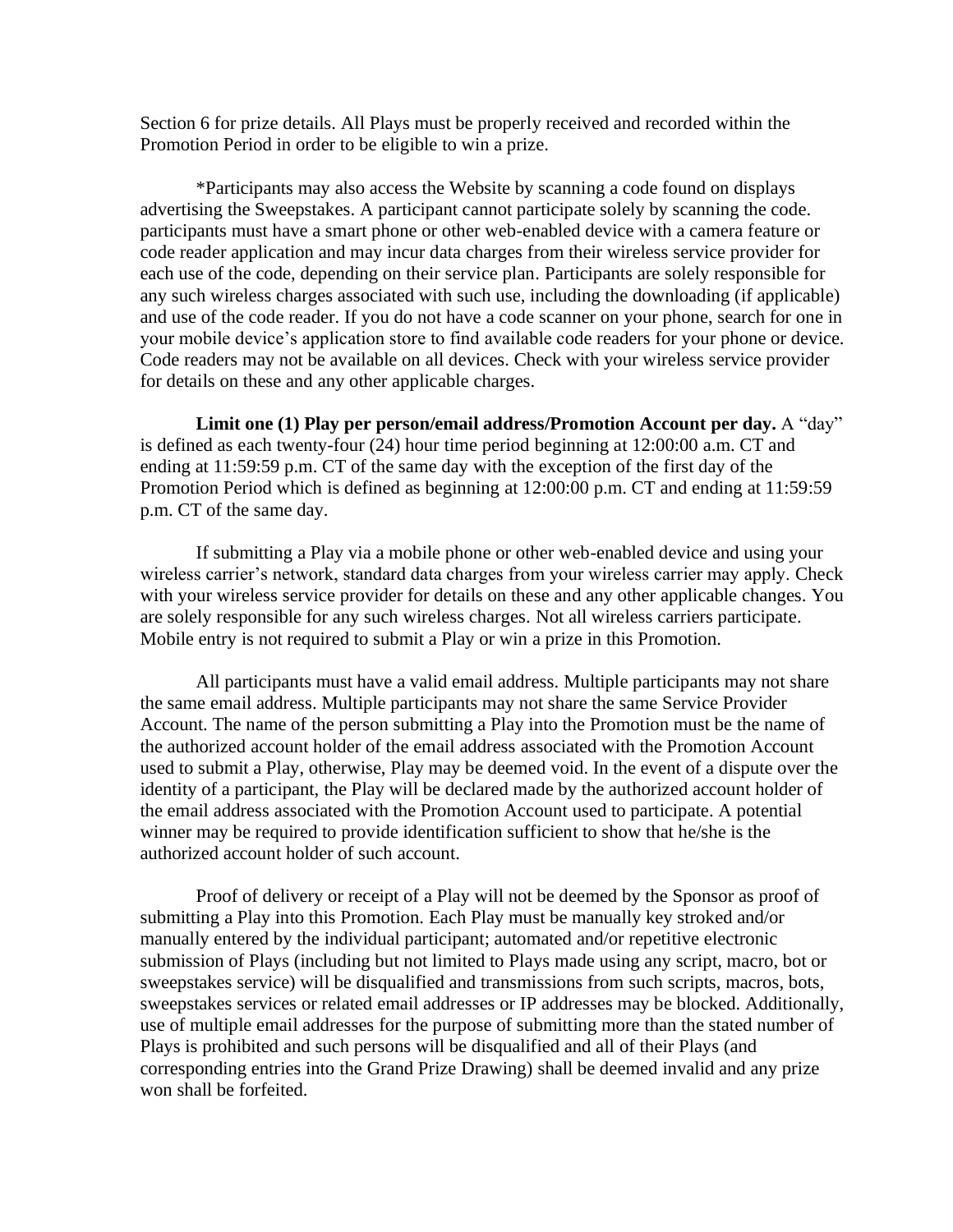# **4. INSTANT-WIN GAME – POTENTIAL INSTANT-WIN PRIZE WINNER**

**SELECTION:** Randomly-selected times, during the Promotion Period, will be chosen by the Administrator, and the first participant who completes a Play in accordance with these Official Rules (whose Play is properly received and recorded by Administrator's computer at or immediately after a randomly-selected time) will win an Instant-Win Prize (subject to verification and prize limits set forth in Section 6). Instant-Win Prizes shall be randomly seeded at a rate of three (3) per day. If your computer screen or mobile device displays a prize-winning message, you are a potential winner of an Instant-Win Prize (subject to verification and prize limits set forth in Section 6). If your computer screen or mobile device displays a non-winning prize message, you are not a winner of an Instant-Win Prize. Odds of winning an Instant-Win Prize depend on the number of eligible Plays received and the order in which they are received per day.

ALL POTENTIAL WINNING PLAYS ARE SUBJECT TO VERIFICATION BY ADMINISTRATOR, WHOSE DECISIONS ARE FINAL AND BINDING. A PARTICIPANT IS NOT A WINNER OF ANY PRIZE, EVEN IF THE INSTANT-WIN GAME SHOULD SO INDICATE, UNLESS AND UNTIL PARTICIPANT'S ELIGIBILITY AND THE POTENTIAL WINNING PLAY HAVE BEEN VERIFIED AND PARTICIPANT HAS BEEN NOTIFIED THAT VERIFICATION IS COMPLETE. SCREEN SHOTS ARE NOT PROOF OF WINNING STATUS.

## **5. RANDOM DRAWING - POTENTIAL GRAND PRIZE WINNER SELECTION:**

One (1) potential Grand Prize winner will be selected in a random drawing on or about July 11, 2022 from among all eligible entries received. The random drawing will be conducted by the Administrator, whose decisions are final in all matters relating to this Promotion. Odds of winning the Grand Prize depend on the number of eligible entries received. Entries submitted during the Promotion Period are only eligible for this Promotion and do not remain eligible for any subsequent sweepstakes.

## **6. PRIZE DETAILS:**

### **Grand Prize – Awarded via random drawing.**

**Grand Prize (1):** Trip for winner and winner's one (1) guest to Napa, California. Trip consists of round-trip coach air transportation for winner and winner's one (1) guest from a major gateway airport nearest winner's residence to a major gateway airport near Napa, California; one (1) standard double-occupancy hotel room for three (3) nights; and \$500.00 awarded in the form of a check payable to winner or in the form of a prepaid gift card (subject to terms and conditions as set by issuer). Approximate Retail Value ("ARV"): \$8,015.00, depending upon winner's point of travel origin and airfare fluctuations at the time of taking the trip.

**Additional terms for Grand Prize Winner:** Travel must be completed by December 31, 2022. Winner must give at least 30 days' notice prior to their requested departure date to Sponsor's designated travel agency. Blackout dates may apply. If winner resides within 250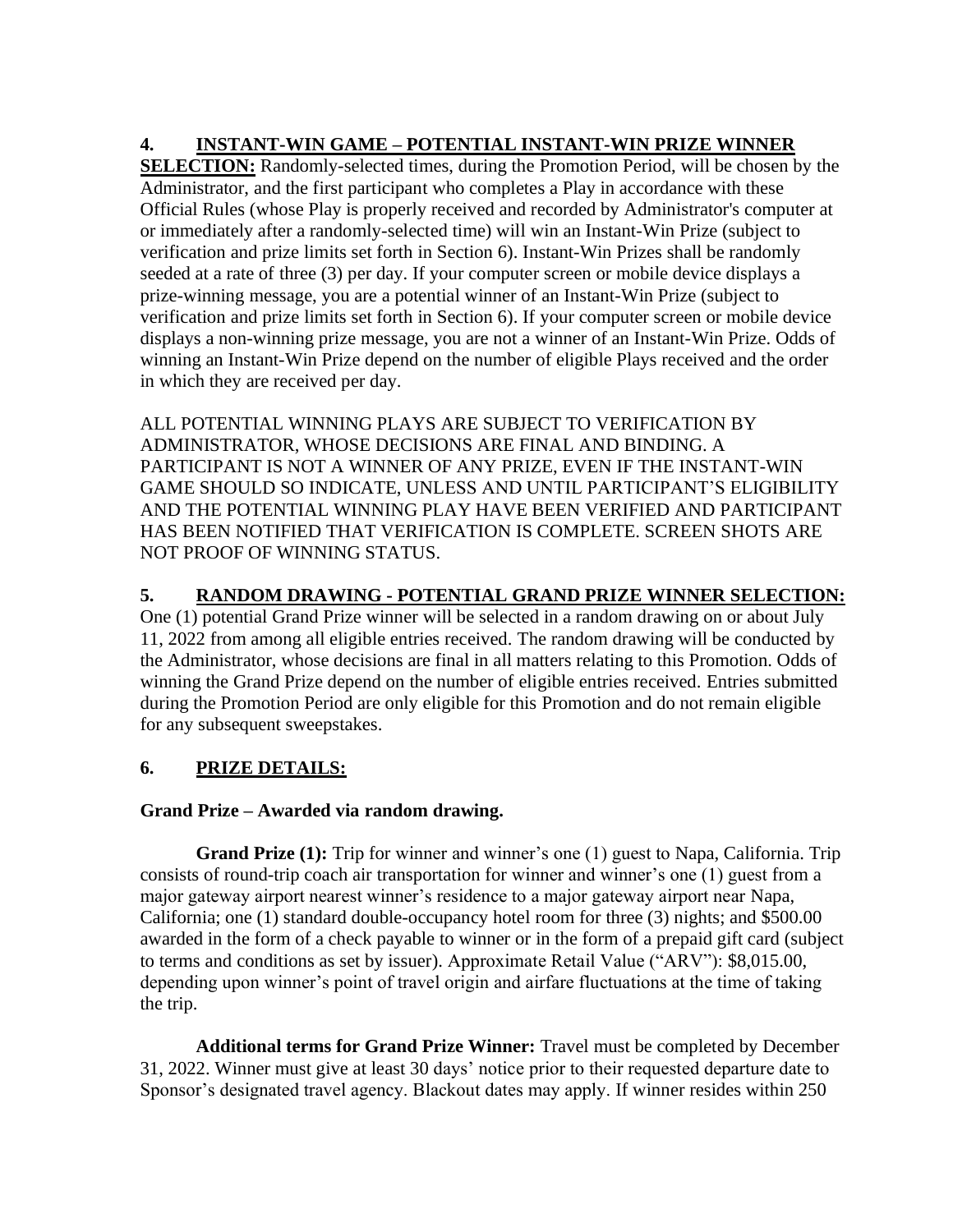miles of Napa, California, ground transportation may be substituted in lieu of air transportation at the sole discretion of Sponsor. If winner is unable or unwilling to travel by the date specified, the prize will be forfeited and may be awarded to an alternate winner. Travel and hotel is subject to availability and restrictions. Selection of airport, airline and hotel is at Sponsor's sole discretion. Ground transportation, upgrades, meals, gratuities, luggage fees, and all other expenses not specified herein are solely the winner's responsibility. Winner will be required to provide a credit card prior to hotel check-in and is solely responsible for all incidental charges and may be required to sign an additional liability release for the use of the accommodations. A minor may accompany the winner as the guest only if the winner is the minor's parent or legal guardian. The minor must be accompanied at all times during trip (including, but not limited to, in-flight and during the hotel stay and all prize-related events) by minor's parent or legal guardian who must be the winner. The guest (or his or her parent or legal guardian if guest is a minor) must complete and return a Liability/Travel Release prior to Sponsor's designated travel agency making travel arrangements. Winner and guest must travel on same itinerary.

Winner and guest must have all necessary identification and/or travel documents (e.g. a valid U.S. driver's license) required for travel within the United States. Sponsor assumes no responsibility for cancelled, delayed, suspended or rescheduled air transportation, ground transportation or events beyond its control, and all prize details are subject to availability. Airline tickets are non-refundable/non-transferable and are not valid for upgrades and/or frequent flyer miles. All airline tickets are subject to flight variation, work stoppages, and schedule or route changes. Winner and guest are responsible for obtaining travel insurance (and all other forms of insurance), at their option, and hereby acknowledge that Sponsor has not and will not obtain or provide travel insurance or any other form of insurance. Lost, stolen or damaged airline tickets will not be replaced or exchanged. Sponsor is not responsible for changes in schedule, of any element of the prize, or for any expenses incurred as a consequence of flight cancellation or delay. Sponsor is not responsible and will have no liability if the winner and/or his or her guest are for any reason not permitted to travel by the relevant airport authorities or misses a flight. Winner understands that there are inherent risks involved in travel and that these risks may be present before, during and after the trip.

Winner and guest irrevocably waive all claims against the Sponsor, and agree that the Sponsor will have no liability or responsibility for any claim arising in connection with participation in this Promotion, the prizes awarded, personal injury, or wrongful death, a potentially heightened risk of exposure to communicable diseases, viruses, bacteria or illnesses (including, without limitation, COVID-19) and the causes thereof, and sickness arising as a result of participant's participation in the Promotion and related activities (e.g., travel), wherever, whenever or however the same may occur. Winner and guest acknowledge and agree that the prize, including the use thereof, may be subject to applicable governmental restrictions that may affect the use of some or the entire prize. Prize winner must abide by all applicable federal, state, local guidelines while traveling. Winner and guest fully understand that (a) the novel coronavirus SARS-CoV-2 and any resulting disease (together with any mutation, adaptation or variation thereof, "COVID-19") is extremely contagious and there is an inherent risk of exposure to COVID-19 in any place where people are or have been present; (b) no precautions, including any protocols that will be implemented from time to time by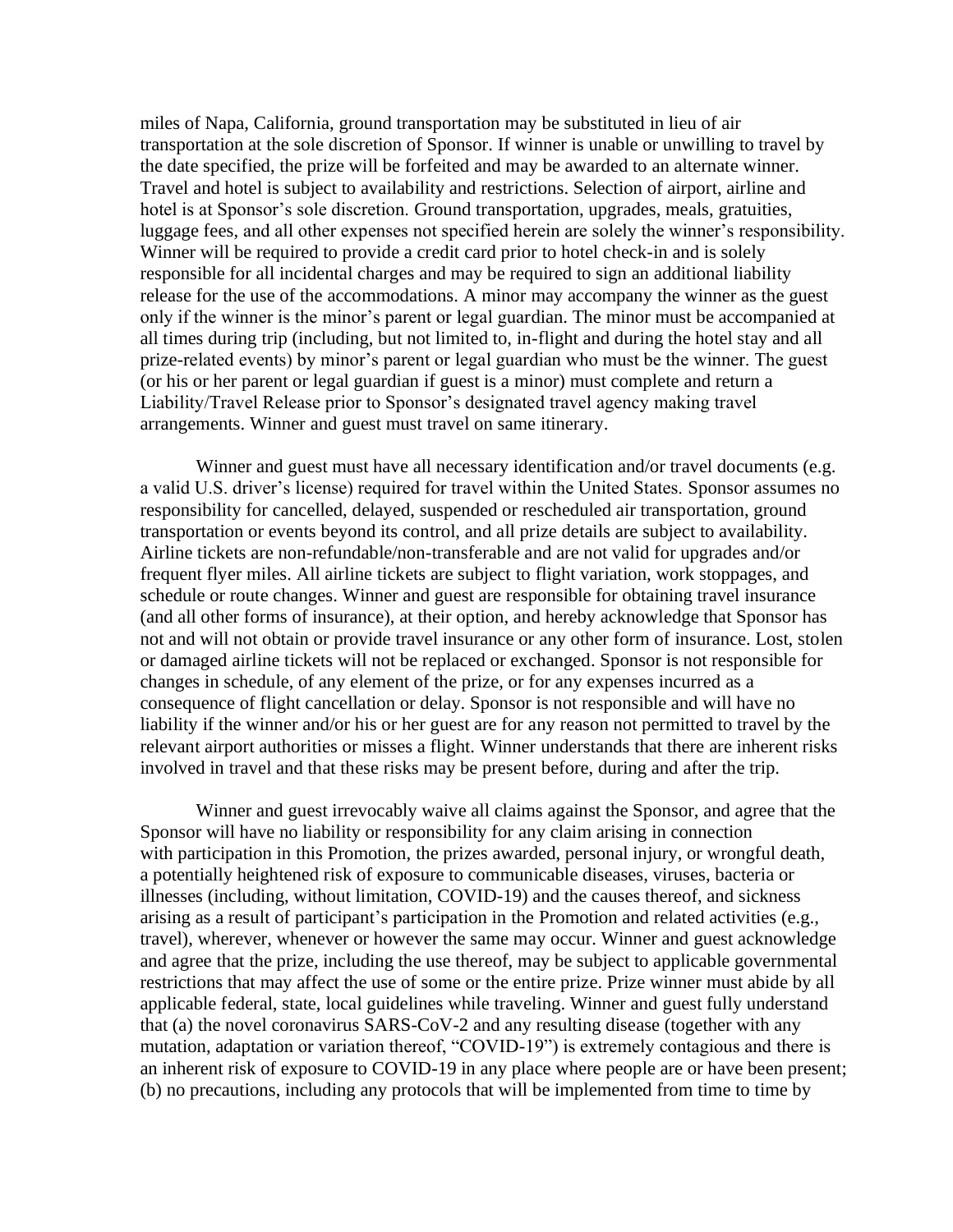Promotion Parties (collectively, the "Protocols"), can eliminate the risk of exposure to COVID-19; (c) while people of all ages and health conditions have been adversely affected by COVID-19, certain people have been identified by public health authorities as having greater risk based on age and/or underlying medical conditions; and (d) exposure to COVID-19 can result in being subject to quarantine requirements, illness, disability, other short-term and long-term health effects, and/or death, regardless of age or health condition.

#### **Instant-Win Prizes – Awarded via the Instant-Win Game.**

**Instant-Win Prizes (300 total; 3 per day for each day of the Promotion Period):** Each Instant-Win Prize consists of \$100.00 which will be transferred to the Service Provider Account linked to the winner's Promotion Account upon completion of the verification process. See Section 11 for additional details. Instant-Win Prize Value: \$100.00 each.

Total ARV of all prizes is \$38,015.00. **Limit one (1) Instant-Win Prize per person/email address/Promotion Account per Service Provider Account (as designated by participant for this Promotion) per day. A winner of an Instant-Win Prize is eligible to win the Grand Prize.** Winner must accept prize as stated by Sponsor or prize may be forfeited. Any difference between a stated prize value and actual prize value will not be awarded to winner.

**7. GENERAL:** This Promotion is governed by the laws of the United States and of the State of New York without respect to conflict of law doctrines. Void where prohibited. Potential winners may be required to provide proof of legal U.S. residency if requested by Sponsor to determine eligibility and as a condition of prize award. No substitution of prize is offered, no transfer of prize to a third party is permitted and non-cash prizes may not be redeemed for cash value, except as determined by Sponsor in its sole discretion. Sponsor reserves the right to substitute a prize of equal or greater value in the event a prize becomes unavailable. Unclaimed prizes will not be awarded. As a condition of participating in this Promotion, participants agree that any and all disputes which cannot be resolved between the parties, and causes of action arising out of or in connection with this Promotion, shall be resolved individually, without resort to any form of class action, exclusively before a court located in New York having jurisdiction. Further, in any such dispute, under no circumstances will participants be permitted to obtain awards for, and hereby waive all rights to claim punitive, incidental or consequential damages, including attorneys' fees, other than participants' actual out-of-pocket expenses (e.g. costs associated with participating), and participants further waive all rights to have damages multiplied or increased. Prize winners will be solely responsible for paying all applicable federal, state and local taxes on prize, if any. The Grand Prize winner will be required to give their social security number to the Administrator as a condition of receiving the prize and will receive an IRS Form 1099 for the retail value of their prize. No groups, clubs or organizations may enter or win a prize or reproduce or distribute any portion of these Official Rules to its members. All other expenses on the receipt and use of a prize not specifically mentioned herein are solely the responsibility of the winner. Any portion of a prize not accepted or used by winner for any reason will be forfeited. Any difference between stated value and actual value will not be awarded.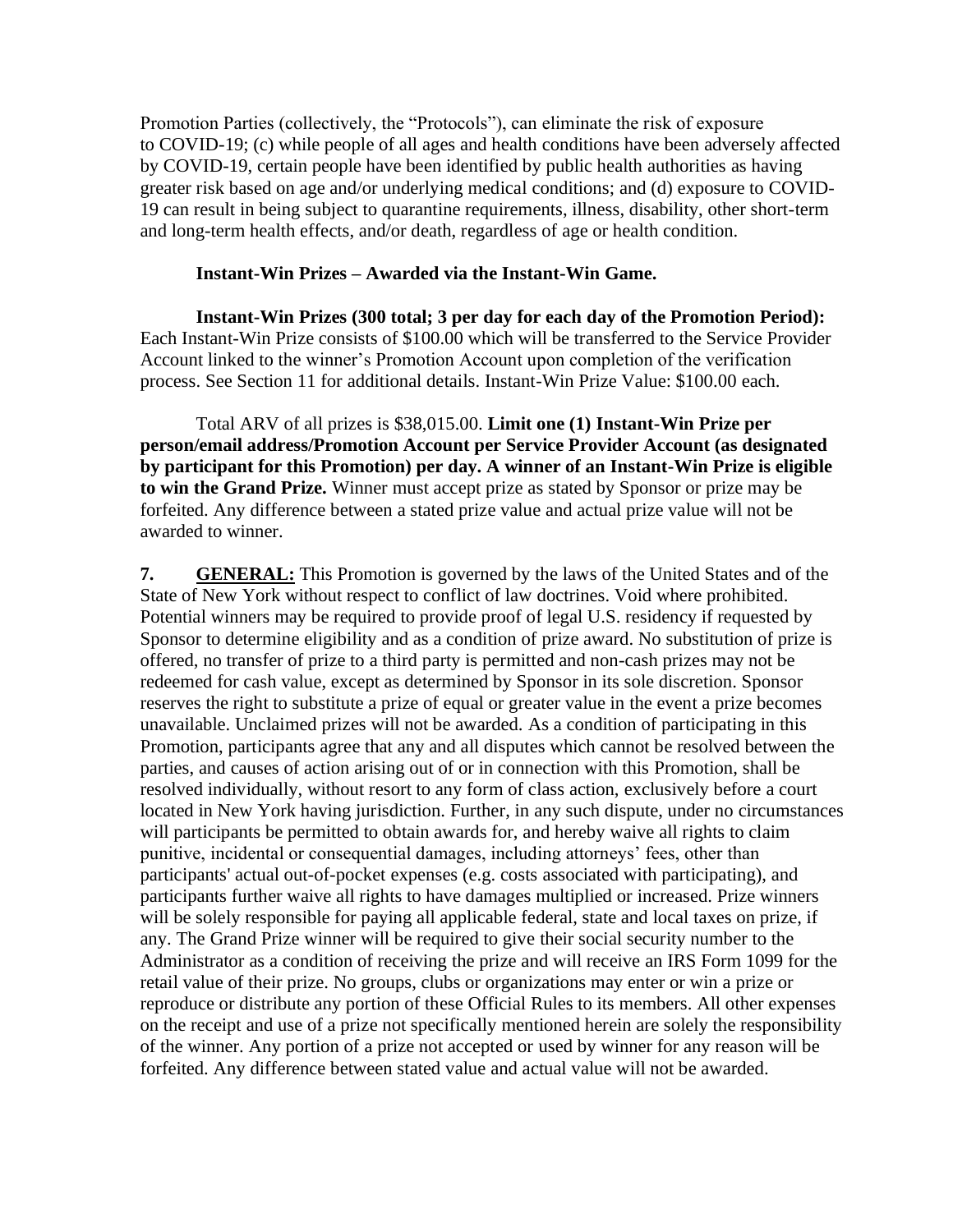**8.** CONDUCT: By participating in this Promotion, participants agree to be bound by these Official Rules and the decisions of the Sponsor and/or Administrator which shall be final and binding in all respects. Failure to comply with these Official Rules may result in disqualification. Sponsor and Administrator reserve the right, at their sole discretion, to disqualify any individual found to be tampering with the entry process or the operation of the Promotion; or to be acting in any manner deemed by Sponsor to be in violation of the Official Rules; or to be acting in any manner deemed by Sponsor to be unsportsmanlike or disruptive, or with intent to annoy, abuse, threaten or harass any other person. CAUTION: ANY ATTEMPT BY A USER OR PARTICIPANT OR ANY OTHER INDIVIDUAL TO DELIBERATELY DAMAGE, DESTROY, TAMPER OR VANDALIZE THE WEB SITE OR UNDERMINE THE LEGITIMATE OPERATION OF THE PROMOTION IS A VIOLATION OF CRIMINAL AND CIVIL LAWS AND SHOULD SUCH AN ATTEMPT BE MADE, SPONSOR RESERVES THE RIGHT TO SEEK DAMAGES (INCLUDING ATTORNEYS' FEES) AND OTHER REMEDIES FROM ANY SUCH PERSON OR PERSONS RESPONSIBLE FOR THE ATTEMPT TO THE FULLEST EXTENT PERMITTED BY LAW.

**9. LIMITATIONS OF LIABILITY:** Sponsor and Promotion Parties assume no responsibility or liability for (a) any incorrect or inaccurate entry information submitted by participant, or for any faulty or failed electronic data transmissions; (b) any unauthorized access to, or theft, destruction or alteration of Plays at any point in the operation of this Promotion; (c) any technical malfunction, failure, error, omission, interruption, deletion, defect, delay in operation or communications line failure, regardless of cause, with regard to any equipment, systems, networks, lines, satellites, servers, computers or providers utilized in any aspect of the operation of the Promotion; (d) inaccessibility or unavailability of any network or wireless service or the Web Site; (e) suspended or discontinued Internet or wireless service; or (f) any injury or damage to participants or to any person's computer or web-enabled device or property which may be related to or resulting from any attempt to participate in the Promotion or download of any materials in the Promotion. If, for any reason, the Promotion (or any prize) is not capable of running as planned for reasons which may include without limitation, infection by computer virus, tampering, unauthorized intervention, fraud, technical failures, or any other causes, including but not limited to Acts of God, pandemics, epidemics, weather, fire, strike, acts of war or terrorism, government restriction, or any other condition beyond their control, which may corrupt or affect the administration, security, fairness, integrity or proper conduct of this Promotion, then Sponsor and the Administrator reserve the right, at their sole discretion, to cancel, terminate, modify or suspend the Promotion in whole or in part. In the event of any such cancellation, termination or suspension, a notice will be posted at the Web Site and a random drawing will be held from among all eligible, non-suspect Plays/entries received prior to such time. Sponsor and Administrator reserve the right, at their sole discretion, to disqualify any participant (and all of their entries) from this Promotion or any other promotion conducted now or in the future by Sponsor or any of its affiliates if the participant tampers with the entry process or if his or her fraud or misconduct affects the integrity of this Promotion. Sponsor reserves the right to correct errors in promotional materials. SOME JURISDICTIONS DO NOT ALLOW THE LIMITATION OR EXCLUSION OF LIABILITY FOR INCIDENTAL, CONSEQUENTIAL, OR OTHER DAMAGES; AS A RESULT, THE ABOVE LIMITATIONS OR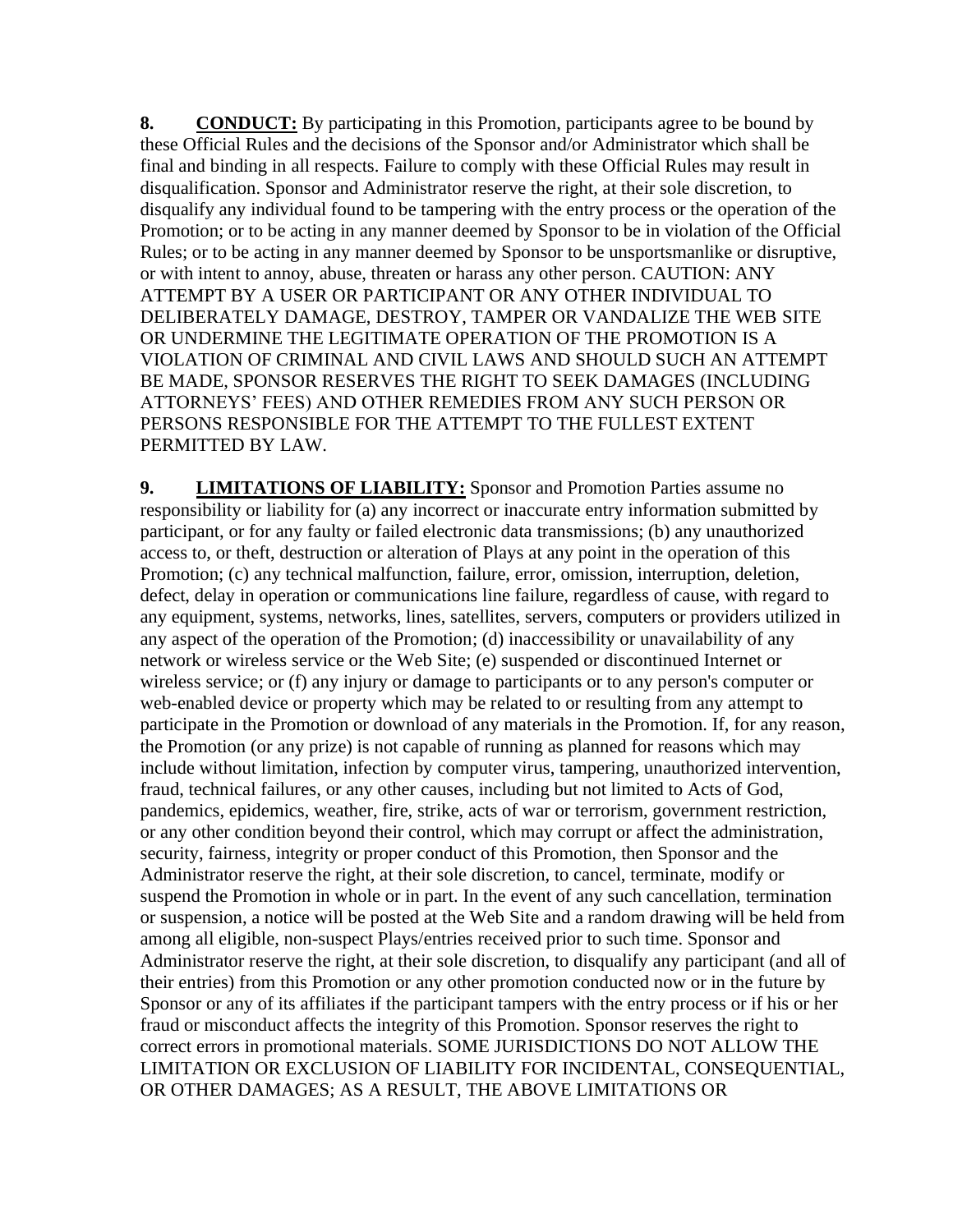EXCLUSIONS MAY NOT APPLY TO YOU, AND THE FOREGOING PARAGRAPHS SHALL NOT APPLY TO A RESIDENT OF NEW JERSEY TO THE EXTENT DAMAGES TO SUCH NEW JERSEY RESIDENT ARE THE RESULT OF SPONSOR'S OR PROMOTION PARTIES' NEGLIGENT, FRAUDULENT OR RECKLESS ACT(S) OR INTENTIONAL MISCONDUCT.

**10. DISCLAIMER:** No more than the stated number of prizes will be awarded. In the event that a programming, production, seeding or printing error or any other reason causes more than the stated number of prizes, as set forth in these Official Rules, to be available, awarded, and/or claimed, Sponsor reserves right to award only the stated number of prizes.

11. **WINNER VERIFICATION AND NOTIFICATION:** Sponsor and its agencies are not responsible for suspended or discontinued wireless or online service which may result in a potential winner not receiving a prize notification; nor is Sponsor responsible for any change in participant's email address or mailing address. In the case of an Instant-Win Prize winner, Sponsor is not responsible for any change in participant's Service Provider Account. If (a) an attempted prize notification or prize is returned as undeliverable, (b) a potential winner does not respond to the prize-claim instructions as stated within any prize-winning message associated with this Promotion, (c) any required documents are not returned within the required number of days, (d) a potential winner cannot be verified, or (e) a potential winner is otherwise unable to accept the prize as stated, the prize may be forfeited, in Sponsor's sole discretion.

**Additional terms for Grand Prize Winner:** The potential Grand Prize winner will be notified by email and will be required to follow instructions within the notification within seven (7) days or the Grand Prize may be forfeited and awarded to an alternate winner. As part of the prize claim process, the Grand Prize will be required to complete, sign and return an IRS Form W-9 (including their social security number) and an Affidavit of Eligibility/Liability Release with (where lawful) a publicity release ("Affidavit") within seven (7) days of prize notification as indicated on the Affidavit.

**Additional terms for the Instant-Win Prize Winners:** Participation and receipt of an Instant-Win Prize is subject to the Terms and Conditions of the PayPal user agreement [\(www.paypal.com/us/webapps/mpp/ua/useragreement-full\)](http://www.paypal.com/us/webapps/mpp/ua/useragreement-full). Instant-Win Prize winners must have or create a valid U.S. account with PayPal in good standing, in order to receive, access, and use an Instant-Win Prize. There is no cost to create a PayPal account. An Instant-Win Prize will not be awarded to a winner with a locked, closed or restricted Service Provider Account. Potential Instant-Win Prize winners will be required to provide the user credentials to link their Promotion Account (defined in Section 3) to their Service Provider Account. Limit one (1) Service Provider Account per Promotion Account. Participant will not be able to switch their Service Provider Account designation during the Promotion Period.

If a potential Instant-Win Prize winner does not have a Service Provider Account at the time of receiving an Instant-Win Prize winning message, he/she must follow the online instructions provided at the Web Site to create a Service Provider Account. The potential Instant-Win Prize winner will be required to provide their contact information, create a